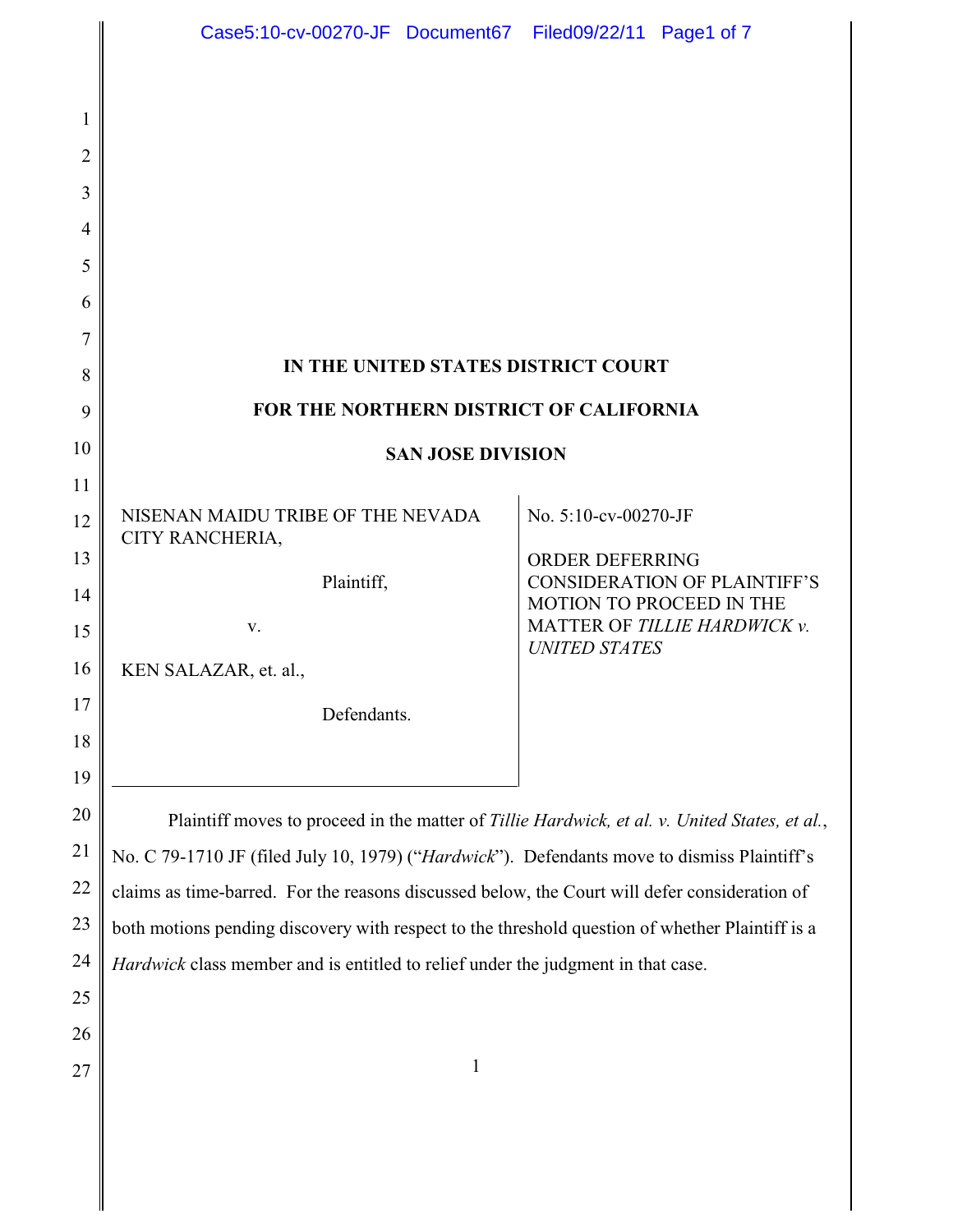1 2

#### **I. FACTUAL BACKGROUND**

#### **A. Termination of the Nevada City Rancheria Under the Rancheria Act**

3 4 5 6 In 1958, Congress passed the California Rancheria Act of 1958, Pub. Law 85-671, 72 Stat. 619, *amended by* Pub. L. 88-419, 78 Stat. 390 ("Rancheria Act" or "the Act"). The Act provided for termination of formal federal recognition of forty-one California Indian tribes or "Rancherias," including the Nevada City Rancheria.

7 8 9 10 11 12 13 14 15 16 17 The Act contained a number of provisions detailing the process by which the Rancherias would be dissolved. Section 2(a) required that the "Indians who hold formal or informal assignments...on each Rancheria," the "Indians of...such Rancheria," or the Secretary of the United States Department of the Interior, "after consultation with such Indians," prepare a distribution plan for each Rancheria. Section 3 required the government to undertake certain actions with respect to each Rancheria prior to distribution, including completing surveys and improving infrastructure. Section 10(b) provided that after the distribution plan was approved and finalized, federal supervision of the tribes and the status of tribal members as Indians would terminate. After termination, title was to be conveyed to those distributees identified in the distribution plan, dissolving both the federal government's fiduciary duty to the distributees and the distributed land's exemption from state and local laws, ordinances, and regulations.

18 19 20 21 22 23 24 25 26 According to Plaintiff's complaint, representatives of the Bureau of Indian Affairs ("BIA") visited the Nevada City Rancheria in 1958 for the purpose of disposing of the property pursuant to the Rancheria Act. Complaint ("Compl.") ¶ 33. Plaintiff alleges that "rather than consult with the several Indians living in the vicinity...the BIA spoke only to the Rancheria occupants at that time, Peter and Margaret Johnson." *Id.*  $\P$  20. The parties agree that Peter and Margaret Johnson were identified by the BIA as the only "distributees" entitled to share in the distribution of the property. *Id.* ¶ 39; Opposition to Plaintiff's Motion to Proceed in the Matter of *Tillie Hardwick v. United States* ("Opp. Mot.") at 3. Defendants allege that the Rancheria was sold by the BIA in 1963 and that all of the proceeds were distributed to Peter Johnson, Margaret Johnson having died before

27  $\parallel$  2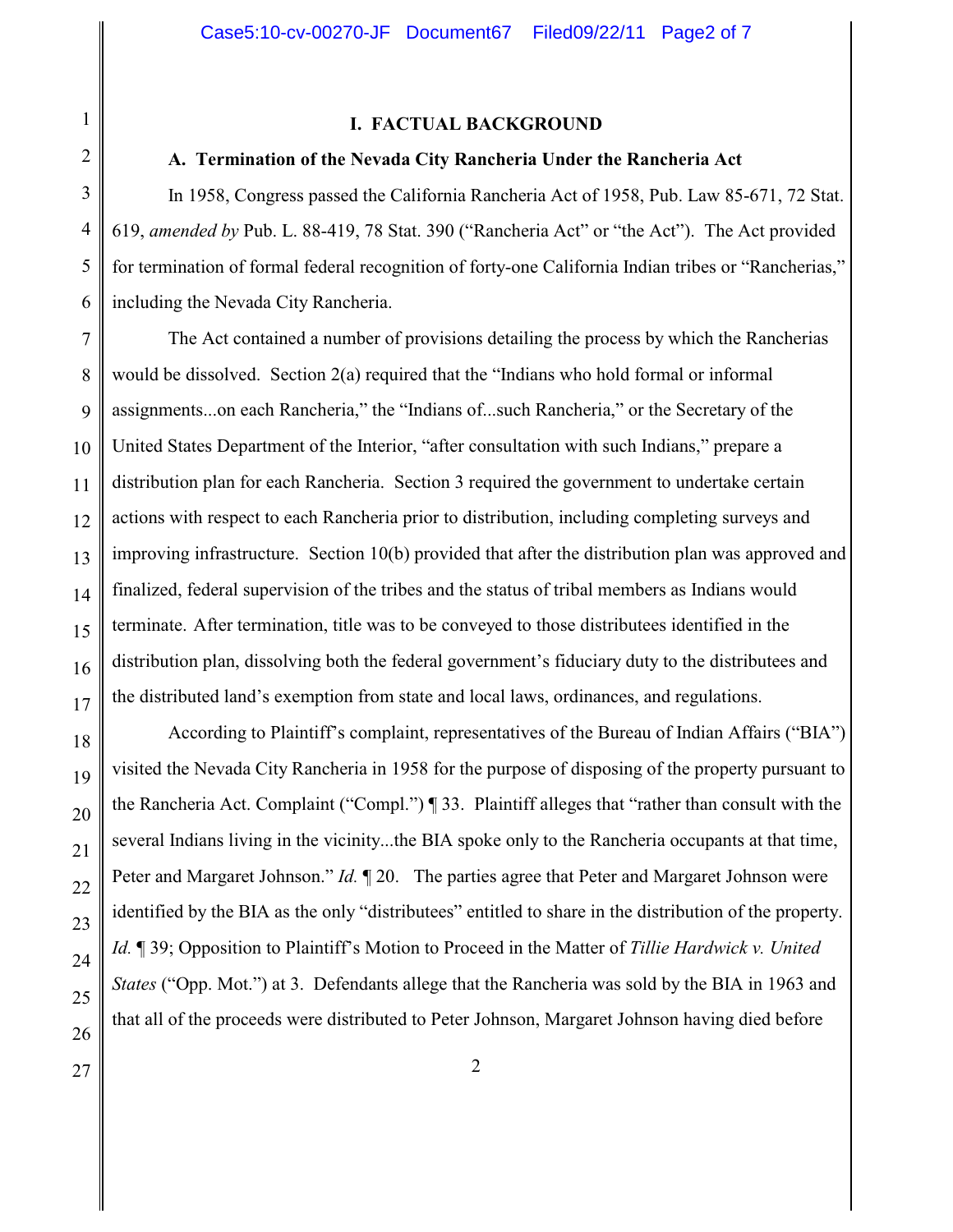1 2 3 the sale. Opp. Mot. at 4. On September 22, 1964, then-Secretary Stewart L. Udall published in the Federal Register the official notice of the termination of federal supervision of the Nevada City Rancheria. 29 Fed. Reg. 13,146 (Sept. 22, 1964).

4

## **B. The** *Hardwick* **Litigation**

5 6 7 8 9 On July 10, 1979, distributees from thirty-four Rancherias terminated under the Act brought a class action lawsuit in this Court against the United States and various government officials. *See Tillie Hardwick, et al. v. United States, et al.*, No. C 79-1710 JF (filed July 10, 1979). The *Hardwick* plaintiffs asserted that the United States violated the Rancheria Act in its efforts to terminate federal supervision of the tribes. Specifically, they claimed that the United States failed to inform the distributees properly of the legal consequences of termination, including the fact that the distributees' lands would be subject to state and local taxation and regulation, and the fact that the distributees no longer would have access to federal programs and protections. The *Hardwick* plaintiffs also alleged that the United States failed to satisfy its obligations under Section 3 of the Act before terminating federal supervision and distributing trust lands and assets.

On February 28, 1980, Judge Spencer Williams certified a class consisting of "all those persons who receive[d] any of the assets of the following California Indian Rancherias pursuant to distribution plans purportedly prepared under the California Rancheria Act...or...any heirs or legatees of such persons and any Indian successors in interest to real property so distributed." Opp. Mot., Exh. 3 (Order Re: Class Certification, *Tillie Hardwick et al. v. United States et al.*, No. C 79-1710 (Feb. 28, 1980)) at 2. The certification order contained a list of all Rancherias covered by the lawsuit, which included the Nevada City Rancheria. *Id*.

On July 21, 1983, the parties to the *Hardwick* litigation entered into a Stipulation for Entry of Judgment ("Final Judgment"). Opp. Mot., Exh. 4 (Stipulation for Entry of Judgment, *Tillie Hardwick et al. v. United States et al.*, No. C 79-1710 (July 21, 1983)). The settlement divided the terminated Rancherias into three subclasses. The first subclass consists of seventeen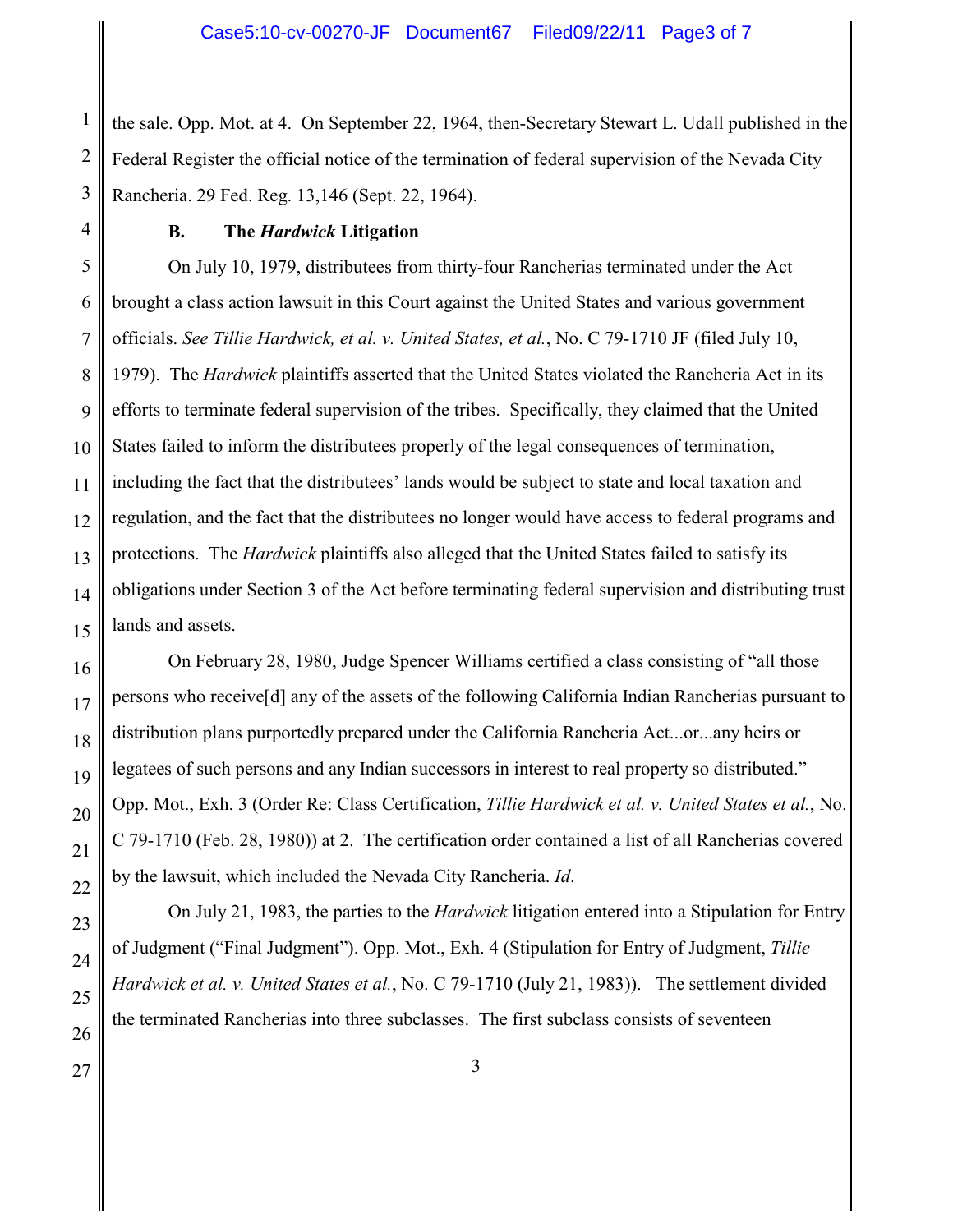1 2 3 Rancherias that were restored to federally protected status.<sup>1</sup> The second subclass includes twelve Rancherias whose claims were dismissed without prejudice.<sup>2</sup> According to David Rapport, the attorney for the *Hardwick* plaintiffs, these claims were dismissed because:

No class member from these rancherias currently owns real property within the original rancheria boundaries. The property was either sold to non-Indians when the rancheria was terminated and the proceeds of these sales distributed to rancheria members in lieu of deeds to individual parcels of property or all of the property originally distributed was subsequently sold to non-Indians. In either case the federal defendants are unwilling to re-assume responsibility for any of these rancherias without a final judicial determination of their obligation to do so.

10 Opp. Mot., Exh. 5 (Certificate of Counsel Re: Hrg on Approval of Settlement of Class Actions

11 (Nov. 17, 1983)) at 9. The third subclass consists of a number of individuals, some of whom were

12 members of Rancherias included in the second subclass, whose claims were dismissed with

13 prejudice because of the res judicata effect of prior lawsuits. Final Judgment ¶¶ 15-19.

14 15 16 17 18 19 20 It is undisputed that neither the Nevada City Rancheria nor any of its members were listed in the Final Judgment. The notice of proposed settlement that was posted in local newspapers containing a list of those Rancherias covered by the lawsuit also did not include the Nevada City Rancheria. Opp. Mot., Exh. 7 (Federal Defendants' Statement of Compliance of Order Filed October 21, 1983, *Tillie Hardwick et al. v. United States et al.*, No. C 79-1710 (Nov. 16, 1983)). In addition, although Peter and Margaret Johnson were included on the list of individuals to whom notice was to be mailed, *see* Opp. Mot., Exh. 9 (Mailing List of Class Members, *Tillie Hardwick*

27

21

4

5

6

7

8

<sup>22</sup> 23 24 <sup>1</sup> The first subclass included (1) Big Valley; (2) Blue Lake; (3) Buena Vista; (4) Chicken Ranch; (5) Cloverdale; (6) Elk Valley; (7) Greenville; (8) Mooretown; (9) North Fork; (10) Picayune; (11) Pinoleville; (12) Potter Valley; (13) Quartz Valley; (14) Redding; (15) Redwood Valley; (16) Rohnerville; (17) Smith River. Final Judgment ¶ 2.

<sup>25</sup> 26 <sup>2</sup> The second subclass included (1) Graton; (2) Scotts Valley; (3) Guideville; (4) Strawberry Valley; (5) Cache Creek; (6) Paskenta; (7) Ruffeys; (8) Mark West; (9) Wilton; (10) El Dorado; (11) Chico; (12) Mission Creek. *Id.* ¶ 14.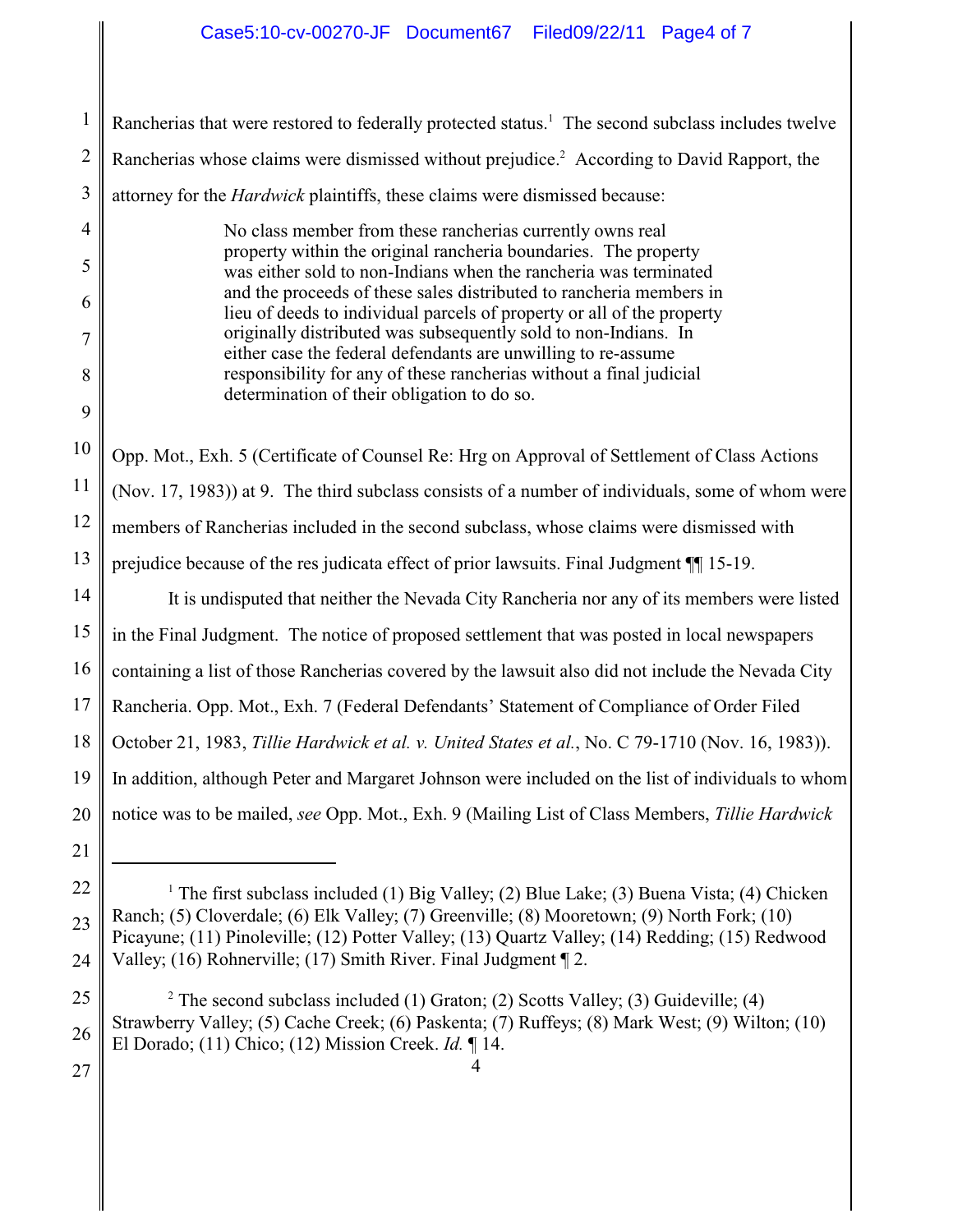1 2 3 4 *et al. v. United States et al.*, No. C 79-1710 (Oct. 21, 1983)), the parties did not mail notice to any class member from the Nevada City Rancheria. *See* Opp. Mot. at 6. According to Defendants, no notice was mailed because at the time of the settlement, both Peter and Margaret Johnson were deceased. *Id.*<sup>3</sup>

5

## **II. PROCEDURAL BACKGROUND**

6 7 8 9 10 11 12 Plaintiff filed the present action on January 20, 2010, alleging violations of the Rancheria Act similar to those alleged by the plaintiffs in *Hardwick*. Plaintiff sought restoration of its federally protected status as an "Indian" tribe and an order compelling the Secretary of the Interior to take into trust land within a twenty-five-mile radius of the former site of the Rancheria. Compl. ¶ 4. In addition, Plaintiff alleged that it had been omitted erroneously from this Court's judgment in *Hardwick,* and that such omission amounts to a breach of Defendants' fiduciary duties. *See id.*  $\P\P$  62-63.

13 14 15 16 17 18 On June 11, 2010, Plaintiff noted that it was "investigating whether the claims should proceed through an existing action pending before this court<sup>4</sup>... as Plaintiff is a member of the class identified therein." Joint Case Management Statement, June 11, 2010 at 6. Over the next ten months, Plaintiff apparently sought discovery related to its alleged wrongful omission from the *Hardwick* judgment. On April 7, 2011, after receiving Defendants' *Hardwick* file, Plaintiff requested an order directing California Indian Legal Services ("CILS"), which represented the

5

27

<sup>20</sup> 21 22 23 <sup>3</sup> The parties offer differing theories to explain the omission of the Nevada City Rancheria from the Final Judgment. Plaintiff claims to have "fallen through the legal cracks due to a clerical error," Reply to Opposition to Motion to Proceed in the Matter of *Tillie Hardwick* ("Reply") at 1, while Defendant implies that the omission may have been intentional. Opp. Mot. at 14 n.8. For the purposes of the instant motion, it is not necessary for the Court to determine the reason for the omission.

<sup>24</sup> 25 26 <sup>4</sup> While Plaintiff's moving papers often refer to *Hardwick* as "pending," the case was dismissed in 1992. *See* Notice and Order of Dismissal, *Tillie Hardwick, et al. v. United States, et al.*, No. C 79-1710 JF, May 20, 1992 (Dkt. 258). This confusion may result from the fact that the Court has continued to hear a number of post-judgment matters related to or arising under *Hardwick*, many of which are listed in *Hardwick*'s docket. *See* Docket No. C 79-1710.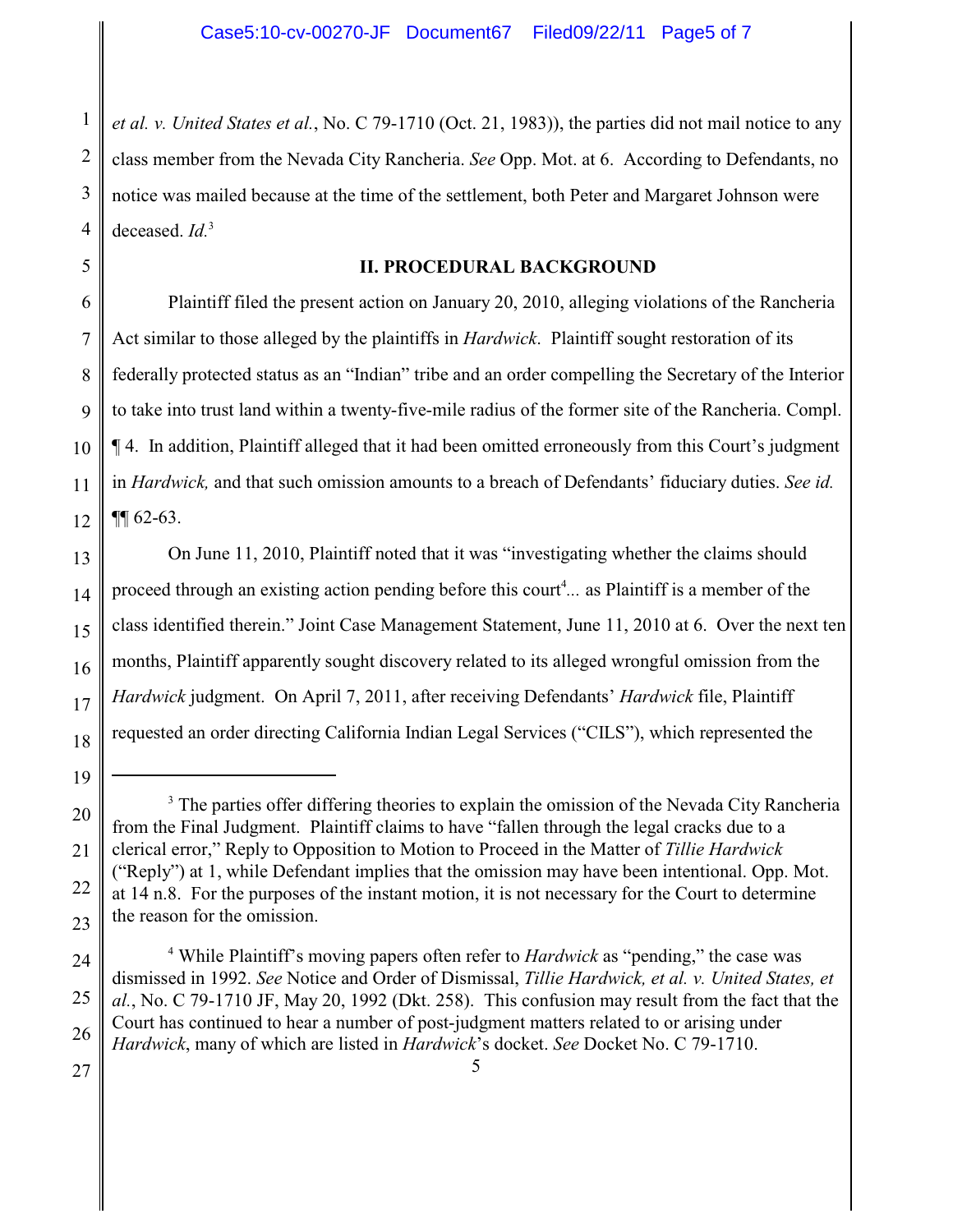1 2 3 4 plaintiff class in *Hardwick*, to turn over its own *Hardwick* file. Application for Order to Show Cause, Apr. 7, 2011 (Dkt. 27). Six weeks later, Magistrate Judge Grewal ordered CILS to produce "all non-privileged, non-work product documents in the disputed file." Order, May 25, 2010 at 2 (Dkt. 45).

5 6 7 8 9 10 11 12 Plaintiff filed its motion to proceed on August 5, 2011. Plaintiff argues that because the Nevada City Rancheria members were not notified of the *Hardwick* judgment nor included in the final entry of judgment, "they were not the subject of a judgment or dismissal... [and] as such *Hardwick* should be considered open to Class Members." Reply at 2. At oral argument, the Court expressed the view that Plaintiff's motion properly should be considered under Fed. R. Civ. P. 60(b), as the *Hardwick* case was terminated in 1992. The Court also observed that in the absence of at least some fact discovery, it would premature for it to decide whether to re-open the *Hardwick* litigation:

> The burden is on the Plaintiffs on a Rule 60(b) motion...so unless and until the plaintiffs can show that number one, they were wrongfully excluded, and number two that the exclusion made a difference, there's really nothing for the court to do.

Tr. 10, Sept. 9, 2011 (Dkt. 65).

To bring a successful motion for relief under Rule 60(b), Plaintiff first must show that it is a member of the *Hardwick* class.<sup>5</sup> Plaintiff also must establish that it would have been in the subclass of Rancherias actually entitled to relief under *Hardwick* and not in one of the subclasses

27

13

14

15

16

17

18

19

20

<sup>22</sup> 23 24 25 26  $<sup>5</sup>$  In order to prove membership in the *Hardwick* class, Plaintiff must show that its</sup> members are "persons who receive[d] any of the assets of the following California Indian Rancherias pursuant to distribution plans purportedly prepared under the California Rancheria Act...or...any heirs or legatees of such persons and any Indian successors in interest to real property so distributed." Opp. Mot., Exh. 3 (Order Re: Class Certification, *Tillie Hardwick et al. v. United States et al.*, No. C 79-1710 (Feb. 28, 1980)) at 2. The instant litigation is brought in the name of the Nisenan Maidu Tribe; however, Plaintiff may amend its complaint to list any alleged individual *Hardwick* class members as Plaintiffs.